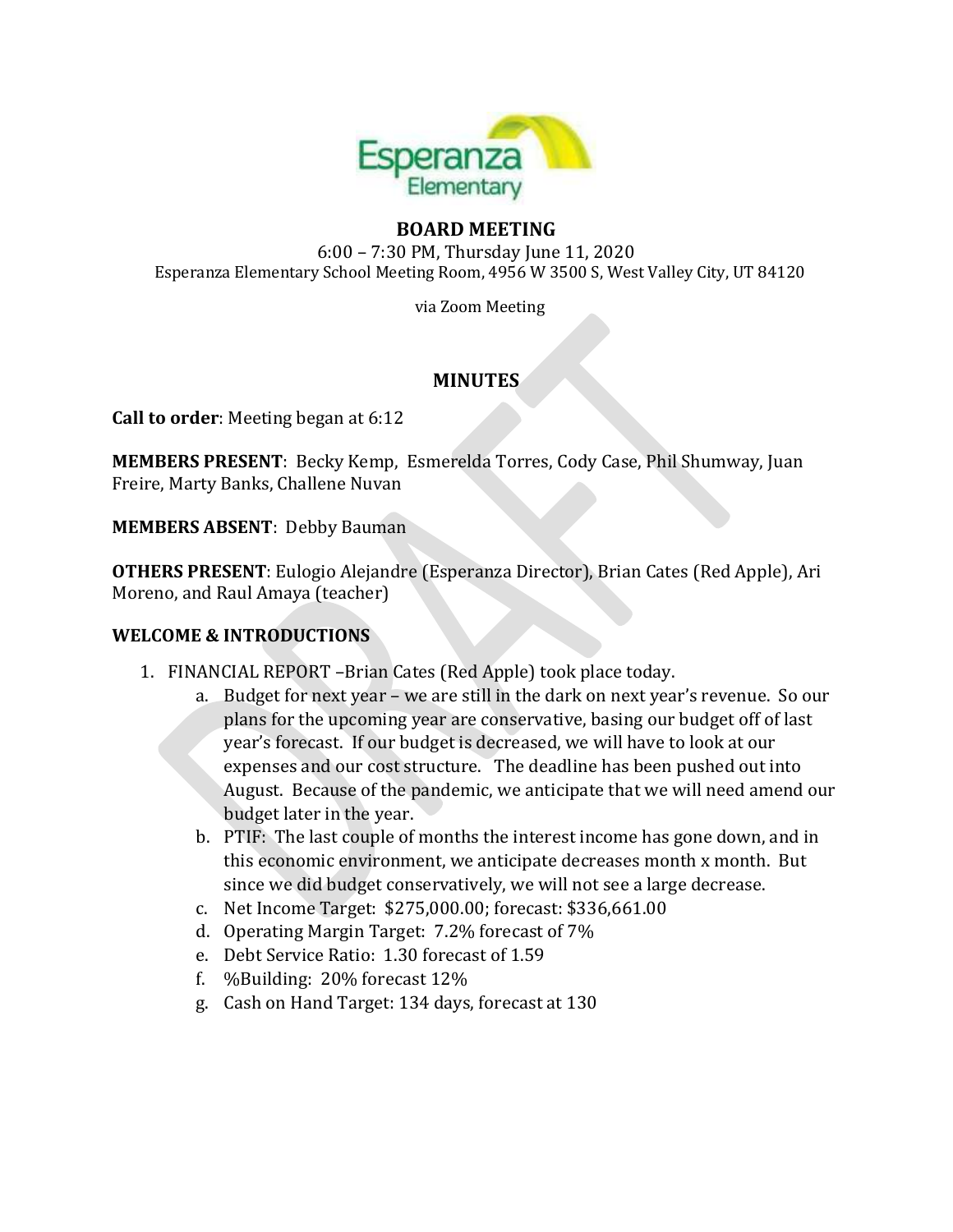# **ACTION ITEM(S)**

- 1. Minutes from May 14, 2020- Board Meeting minutes from May approved unanimously.
- 2. Review FY20 final budget Mr. Shumway made motion to approve, Juan second, Board Approved
- 3. Review/approve FY21 budget - Mr. Shumway made motion to approve, Juan second, Board Approved
- 4. Review Director Eulogio Alejandre contract Teacher Salaries increased by 6%, and the Director's salary by 3%. Cody motioned to approve, Juan second, Board approved.

### **COMMITTEE DISCUSSION**

1. Charter Agreement Review Process deferred

2. Review State Charter Board about COVID/Reopening – In progress, we are developing a cleaning schedule, will follow social distancing guidelines, we will be flexible to meet the phases, we hope to be in the "Green" phase, but we will have a plan in place before August. The plan will consist of in person teaching and online teaching.

- a. Governance
- b. Finance
- c. Academic/Cultural
- d. Charter Minute

#### **DISCUSSION/INFORMATION ITEMS**

- 1. State Auditor's office "Fraud Risk Assessment" Mr. Shumway discussed the Risk Assessment, the areas needed for improvement. The bigger the score, the better. We will need policies in the next year on Travel, and Reporting Fraud, and Abuse.
- 2. Review Board Retreat date options cancelled for this year, however there is online State Audit Training available in June.
- 3. Patrick on behalf of the Association of Latino Administrators presented Mr. Raul Amaya with a \$5,000 scholarship in partnership with Grand Canyon University. Raul Amaya's commitment to education, and servant leadership, as demonstrated by his support of families and students within the community.
- 4. Executive Director/Principal Report:
	- a. State COVID-19 Task Force:
		- i. No student testing
		- ii. No teacher evaluations
		- iii. Lunch program extended to June  $30<sup>th</sup>$  (with plans to go through to July 31st)
		- iv. Extra funds for summer tutoring